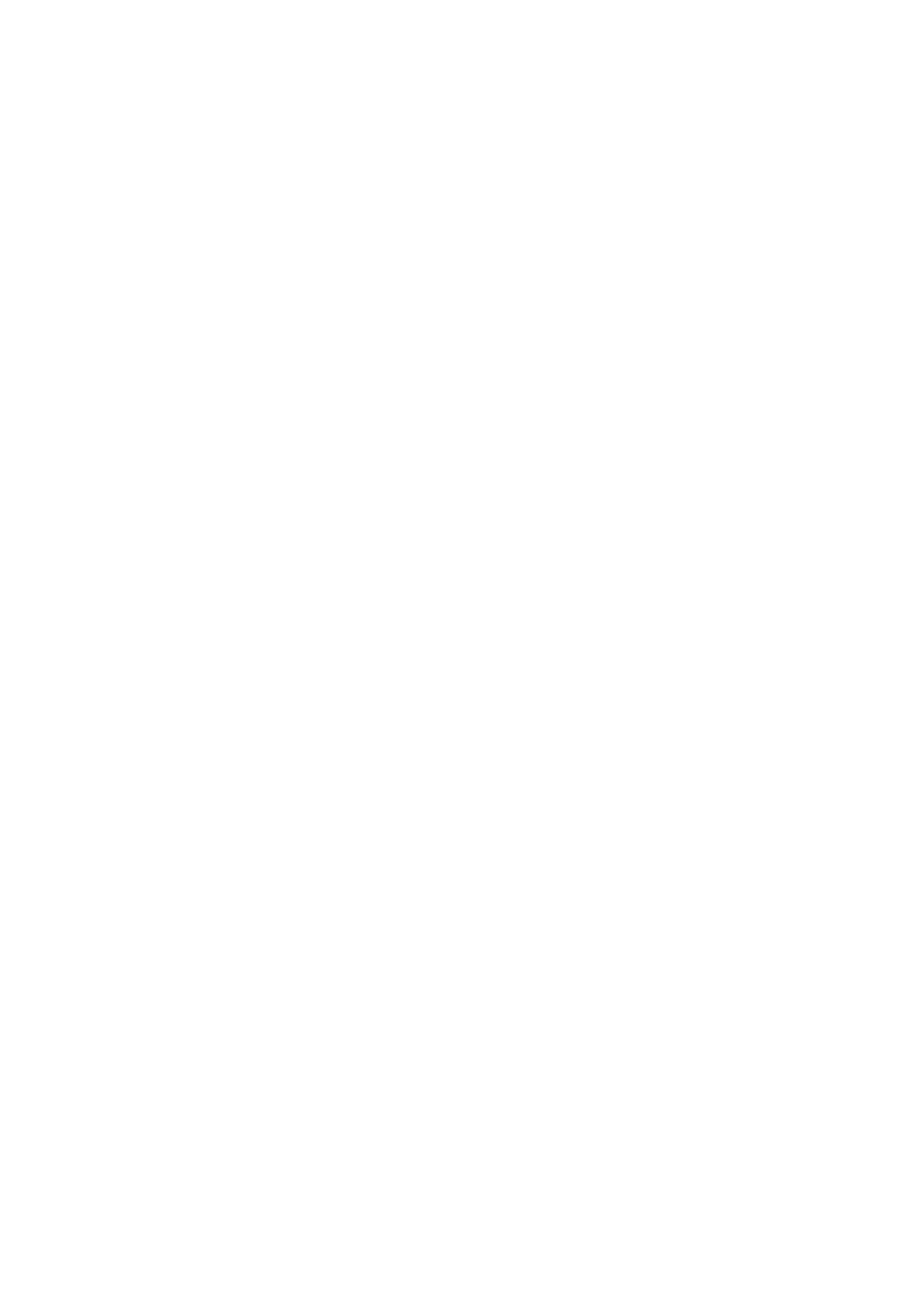*نقدنامهٔ زبان و ادبیات عربی، شورای بررسی متون و کتب علو*م انسانی دوفصل نامهٔ علمی (مقالهٔ یژوهشی)، سال اول، شمارهٔ اول، بهار و تابستان ۱۳۹۹، ۲۳۱ - ۲۴۰

# نقد كتاب

# تأريخ الأدب في عصر الانحطاط (العصران المملوكي والعثماني)

ابراهيم نامداري\*

#### حكىدە

از دورههای پرفرازونشیب تاریخ عربی ـ اسلامی دورهٔ مملوکی و عثمانی است. دورهای که بهناحق انحطاط و افول ادبیات عربی نامیده شده با اینکه سرشار از تألیفات عدیدهای اسـت کـه بـر غنــای ادبیات عربی اسلامی افزوده است. ازجمله کتابهایی که دربارهٔ تاریخ ادبیات این دوره نوشته شـده است *تأريخ الأدب في عصر الانحطاط (العصران المملوكي والعثماني)* اثر نادر نظام طهراني است كـه در جستار حاضر آن را نقد میکنیم. نقد و بررسی آثار علمـی سـنت پسـندیدهای در حــوزهٔ علــوم گوناگون است و اگر منصفانه و بهدور از غرض ورزی باشد، به رشد و تعالی علمی جامعـه کمـک می کند و مؤلفان را در بهبود و برطرفکردن معایب و کاستی های آثارشان یاری خواهد کـرد. یــس از بررسی کتاب می توان نکات قوت را در چند مورد حروف نگاری خوب، بررسی شــعر و نشـر در کنار تاریخ و شرح ابیات شعری، و ابتکار و نواّوری در مقایسه با دیگر کتب اَموزشی خلاصه کرد. نکات ضعفی هم مانند نداشتن ارجاع و استناد و منابع، خلاصهگویی در برخی موارد، و برشـمردن برخی شاعران فارسیزبان ایرانی تبار در زمرهٔ شعرای عصر انحطاط دارد.

**کلیدواژهها:** عصر انحطاط، ممالیک، عثمانیان، نادر نظام طهرانی.

#### ۱. مقدمه

سرزمینهای عربی در دورهٔ انحطاط زیر سلطهٔ حاکمان تاتاری و ترک بودند و ویژگـی بــارز این حکومتها جز تعداد اندکی در بیتوجهی به ادبیـات اعـم از شـعر و نشر و رواج زبـان

<sup>\*</sup> استادیار گروه زبان و ادبیات عربی، دانشگاه پیام نور، ایران، enamdari@yahoo.com تاریخ دریافت: ۱۳۹۹/۰۱/۱۱، تاریخ پذیرش: ۱۳۹۹/۰۷۰۲

Copyright © 2018, IHCS (Institute for Humanities and Cultural Studies). This is an Open Access article distributed under the terms of the Creative Commons Attribution 4.0 International, which permits others to download this work, share it with others and Adapt the material for any purpose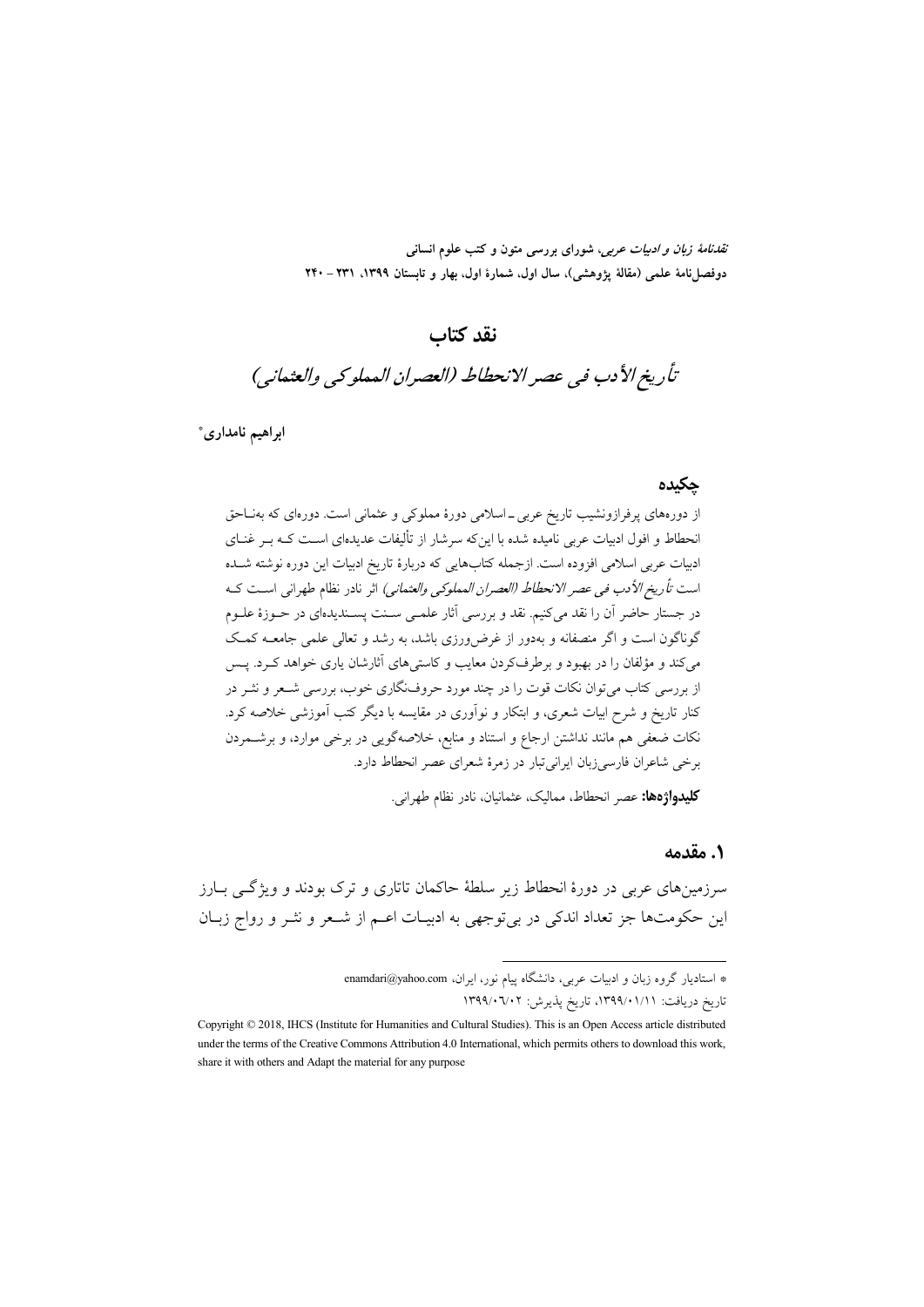ترکی و تأثیرات منفی اَن در زبان عربی خلاصه میشده است. بهنظـر مـی٫رسـد، ادبیــات در چنین اوضاعی استواری و فصاحت خـود را از دسـت دهـد و هـر لحظـه رو بـه فروپاشـی پیش رود. افزونبراین، عصبیتهای قومی و رقابتهای سیاسی ـــ دینــی بــار دیگــر بــه اوج رسید، نوشتههای نویسندگان رو به سستی نهاد، و اشعار شاعران سست و بی مایه شـده بـود. این ناتوانی ادبی و نابهسامانی اجتماعی و اقتصادی نتیجهٔ اوضاع سیاسبی ـ اجتمـاعی آن روزگار بود که مغولان، ترکان، و مملوکیان برای سرزمینهای عربی به ارمغـان آورده بودنــد. یافته و فرضیهٔ اساسی این جستار، که در چهارچوب نقد کتاب نگاشــته شــده اســت، چنــین اســت كــه شــعر دورهٔ انحطــاط از منــابع راســتين شــناخت اوضــاع اجتمــاعي أن دوره بهشمار می آید و اثر حاضر توانسته است بهخوبی از عهدهٔ این مهم برآید. بـهنظـر مـیرسـد، نامگذاری اعصار تاریخ ادبیات در زبان عربــی متــأثر از سیاســت اســت. مــثلاً دورهٔ انحطــاط حداقل از نظر مدایح نبوی و شعر دینی در اوج است، اما ازآنجاکـه قــدرت سیاســی عــرب بعد از دورهٔ عباسی به افول گرایید، این دوره را انحطاط نامیدند. بکری شیخ امین اطلاق نـام انحطاط بر این عصر را ظلمی بزرگ از طرف مستشرقان دانسته است، زیرا ایــن دوره عصــر مقاومت دربرابر نیروهای غربی است و نامیدن این عصـر بــه انحطــاط ازجانــب مستشــرقان بهدلیل «هویت عربی» و «روح اسلامی» حاکم بر این عصر است (امین ۱۹۸۲: ٥).

كتاب *تأريخ الأدب في عصر الانحطاط (العصران المملوكي والعثماني)* اثر نادر نظام طهرانسي است که انتشارات فرهنگ منهاج در ۱۲٤ صفحه به سال ۱۳۹۳ با ظـاهری زیبـا آن را چــاپ کرده است. کتاب فصل بندی ندارد و بهترتیب از مقدمه و ممالیک و شرح حال آنهـا، دولـت عثماني، علوم گوناگون عصر انحطاط، شعر، اغـراض شـعري و گونـههـاي شـعر از قــديمي گرفته تا جدید و ابتکاری، مدارس شعری، نثر، و درنهایت شعرا و نمونههای شـعری ایشـان تشکیل شده است. درادامه نکات قوت و ضعف شکلی و محتوایی کتاب را بیان می کنیم.

### ١.١ پيشينۀ يژوهش

در زمینهٔ پژوهش های مرتبط با دورهٔ انحطاط تاکنون مقالات ارزش مندی نوشته شــده اســت. زینی وند و ستایش نیا (۱۳۹۰) در یژوهشی با عنوان «درآمدی تحلیلی بر شعر عصـر انحطــاط در پرتو جامعهشناختی ادبی» شعر دورهٔ انحطاط را بررسی کردهانـد و بـه ایـن نتیجـهگیـری اشاره دارند که اوضاع اجتماعی و سیاسی جامعهٔ عربی آن زمان را می توان از مفاهیم موجــود در شعر شاعران انحطاط دریافت. توکلی محمدی (۱۳۹۸) در مقالهای با عنـوان «نقـد کتـاب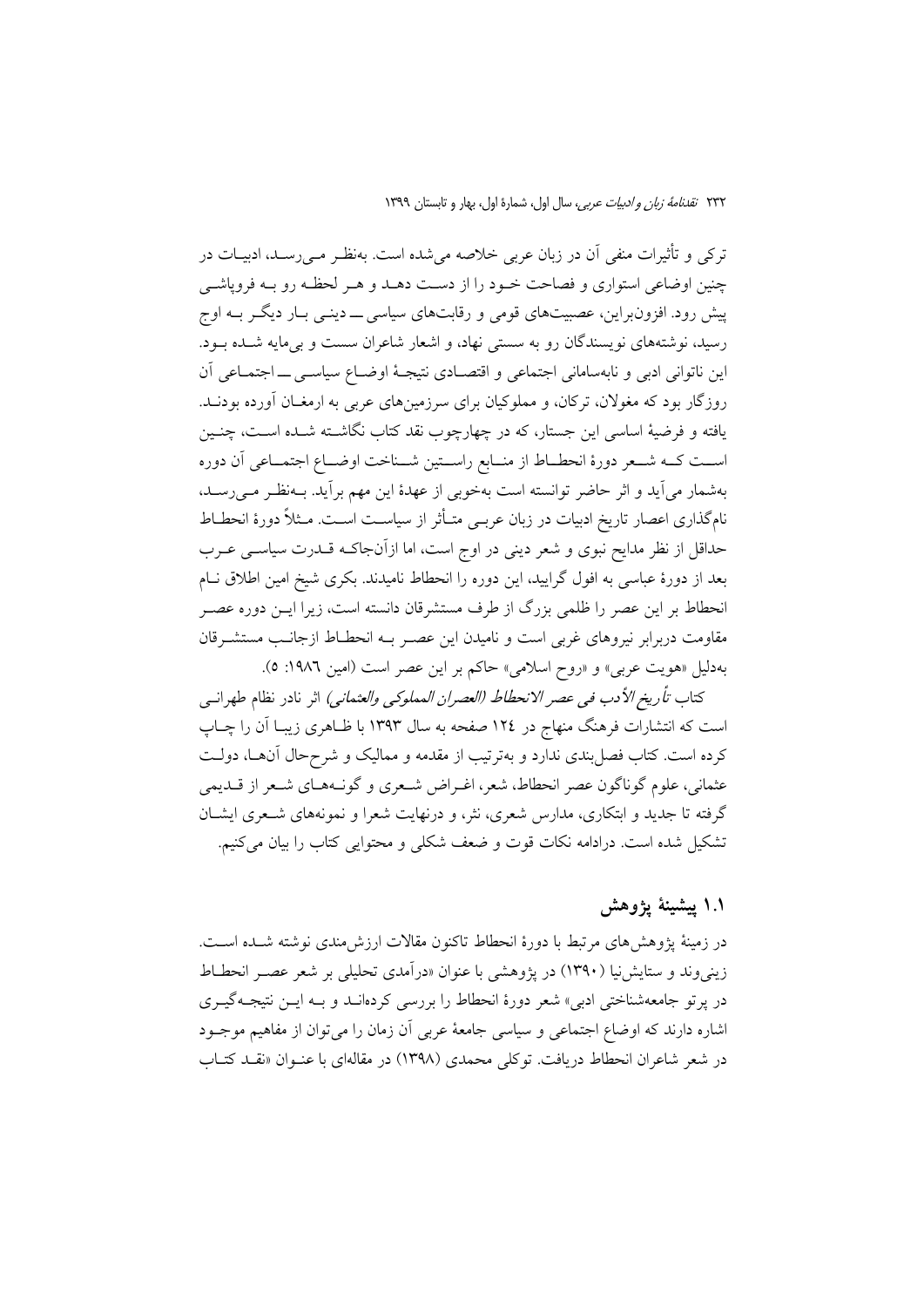الأد*ب المصري في ظلّ الحكم العثماني*» كتاب را از جنبهٔ شكلي و محتـوايي نقــد و بــه نكــات ضعفي مانند نداشتن تحليل، همپوشاني بعضي بابها، و نداشتن فهرست منـابع و عنــاوين کتاب اشاره کرده است. عسکری (۱۳۹٦) در یژوهشی با عنوان «بررسی و ن*قـدکتــاب آفــاق الشعر العربي في العصر المملوكي*» كتـاب را از جنبـهٔ شـكلي و محتـوايي نقــد كـرده و نكــات ضعف و قوت آن را بر شمرده است، اما تاکنون و بر حسب اطلاعـات نگارنــده مقالــهاي بــا عنو ان «نقد كتاب تأري*خ الأدب في عصر الانحطاط (العصران المملوكي والعثماني)*» اثر نادر نظــام طهرانی نگارش نشده است.

پژوهش حاضر بر آن است تا به سؤالات زیر پاسخ دهـد. نویســنده چگونــه بــا وجــود نامگذاری این دوره به انحطاط و فروپاشی از این نامگذاری بهناحق دفاع کرده است؟ و آیــا توانسته است با اَوردن نمونههای ادبی کنار وقایع تاریخی عصر انحطـاط بــهخــوبی از عهــدهٔ كار برأيد؟ شعر دورهٔ انحطاط از منابع راستين شناخت اوضاع اجتماعی آن دوره است و اثــر حاضر توانسته است بهخوبی از عهدهٔ این مهم برآید.

### 2. هدف يژوهش

براساس گفتار نویسندهٔ کتاب در مقدمــه (ص ۱۱)، کــه کتــاب را بــرای دانشــجویان ادبیــات عربی در ایران تألیف کرده است، این کتاب جزو کتابهای درسی بهحساب مـی آیـد. کتـب درسی بهدلیل فراگیربودن در محافل دانشگاهی اهمیت خاصی دارند، بنـابراین نقــد منصــفانهٔ چنین آثاری میتواند ضمن برطرفکردن اشتباهات احتمالی آنها، باعث تحول و غنای آثـار علمی عرضهشده از سوی صاحب نظران حوزههای گوناگون شود. بر ایــن اســاس، نویســندهٔ جستار حاضر با علم به این که نقد «داوری خردهگیرانه و مسـتدل دربـارهٔ متنـبی و درمعـرض داوری قراردادن آن است» (اسلامی ۱۳۹۱: ۲۳)، بهدنبال بررســی شــکلی و محتــوایی کتــاب مذکور است. روش پژوهش نقد حاضر مبتنی بر تحلیل شکل و محتواست که در زمینهٔ کتب درسی و آموزشی کاربرد زیـادی دارد. در ایــن روش آثــار علمــی بــا رویکــرد ســاختاری و محتوایی نقد و بررسی میشوند.

# ۳. نقد شکلي و ساختاري

جنبههای شکلی و ساختاری آثار علمی ــ یژوهشی در جوهره و ذات آن تأثیر جدی ندارند و جزء عوامل تعیینکننده نیستند، اما چون شکل یک اثر بهویژه بهلحاظ نشانهشناسی مبی توانید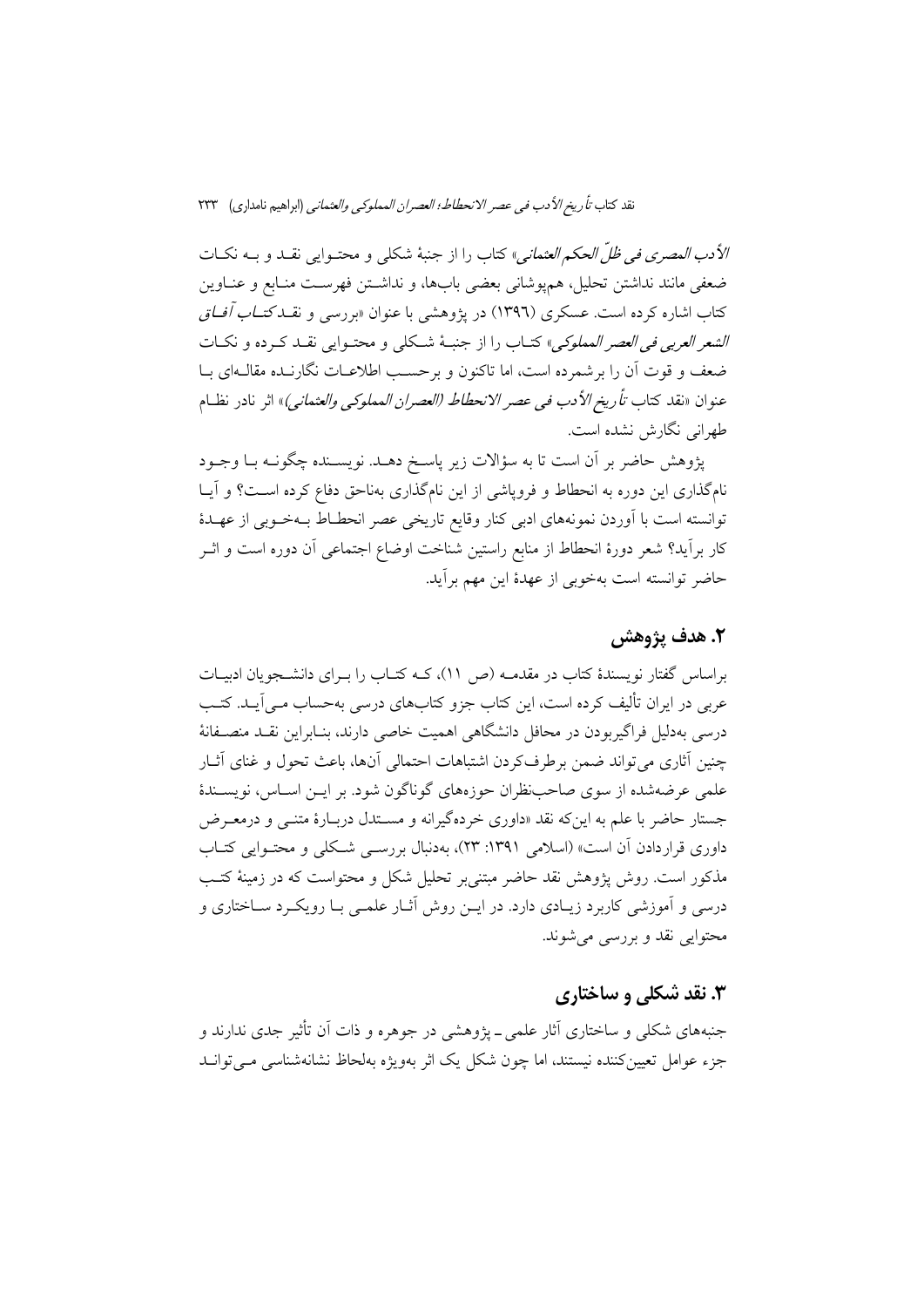موردتوجه مخاطبان قرار گیرد، نمی توان آن را نادیده انگاشت (مقدسی ۱۳۹٦: ۲٤۲). بر ایــن اساس، ابتدا كتاب حاضر را بررسي ساختاري و محاسن و معايب آن را بيان مي كنيم.

### ۱.۳ نکات قوت شکلی

کتاب حروف:گاری زیبایی دارد و بهندرت اشتباه تاییی یا نحوی در آن دیده می شود. علائــم نگارشی بهنحو عالی رعایت شده است، ظاهر اّن نیز زیبا بهنظر می رسد. نکتهٔ دیگری کـه در كمتر كتاب درسي اي ديده مي شود، اما در اين كتاب برجسته است، ضبط دقيق اســمهاســت؛ براي مثال صفحهٔ ١٣ «بَيْبَرْسْ، فُطُر»، صفحهٔ ١٥ «تمُربُغا»، و صفحهٔ ١٦ «أَرْتُق».

### ۲.۳ نکات ضعف شکلی

در سرصفحهٔ همهٔ صفحات فرد بــهاشــتباه واژهٔ «المقدمــة» نوشــته شــده اســت. مــورد ديگــر اشتباهات تاييي است. دقت در نوشتن و تايب كلمات و جملات بر رواني و سلاست مـتن می افزاید. نوشتن و کتابت از مباحث مرتبط با زبان شناسی است، زیرا شکل نوشـتاری زبـان مشکلات خاص خود را دارد و دارای مراحل پیشرفت بوده است (البرازی ۱۹۸۷: ۱۳). البتـه اگر جانب انصاف را رعایت کنیم، بسیار اندک است. درهرحال به چند مورد اشاره می شود: صفحهٔ ۱۳ سطر سوم «سد» بهاشتباه «صد»، صفحهٔ ۱۶ پاراگراف آخـر «الشرکسـی» بــهاشــتباه «الشركي»، و صفحهٔ ١٥ «سوريه» بهاشتباه «سوره» نوشته شده است. گاهي اشتباه تـاييي معنـي را دگرگون میکند، برای مثال در صفحهٔ ۱۸ «الشاء إسـماعیل» اشـتباه تـایپی دارد و مقصـود «الشاه إسماعيل» است. مطلب ديگر آنكه كتاب هيچگونه تقسيمبندي فصل بنــدي يــا تبويــب ندارد. بهتر است کتاب فصل بندی داشته باشد، زیرا در کتب آموزشــی ایــن کــار بــه تســهیل فرایند پادگیری فراگیران کمک می کند.

### **٤. نكات قوت محتوايي**

# ۱.۴ تسلسل زمانی

اثر حاضر تسلسل زمانی دارد. بـدين صـورت كـه نويسـنده پيوسـته تـلاش دارد تـا در هـر موضوعي بهويژه مبحث تاريخ دولتها و حكومـتهـا (ص ١٣–٢٠) تقـدم و تـأخر زمـاني موردبحث را مدنظر قرار دهد و روايت مبنايي خود را بر همـين اسـاس اسـتخراج مـي كنـد.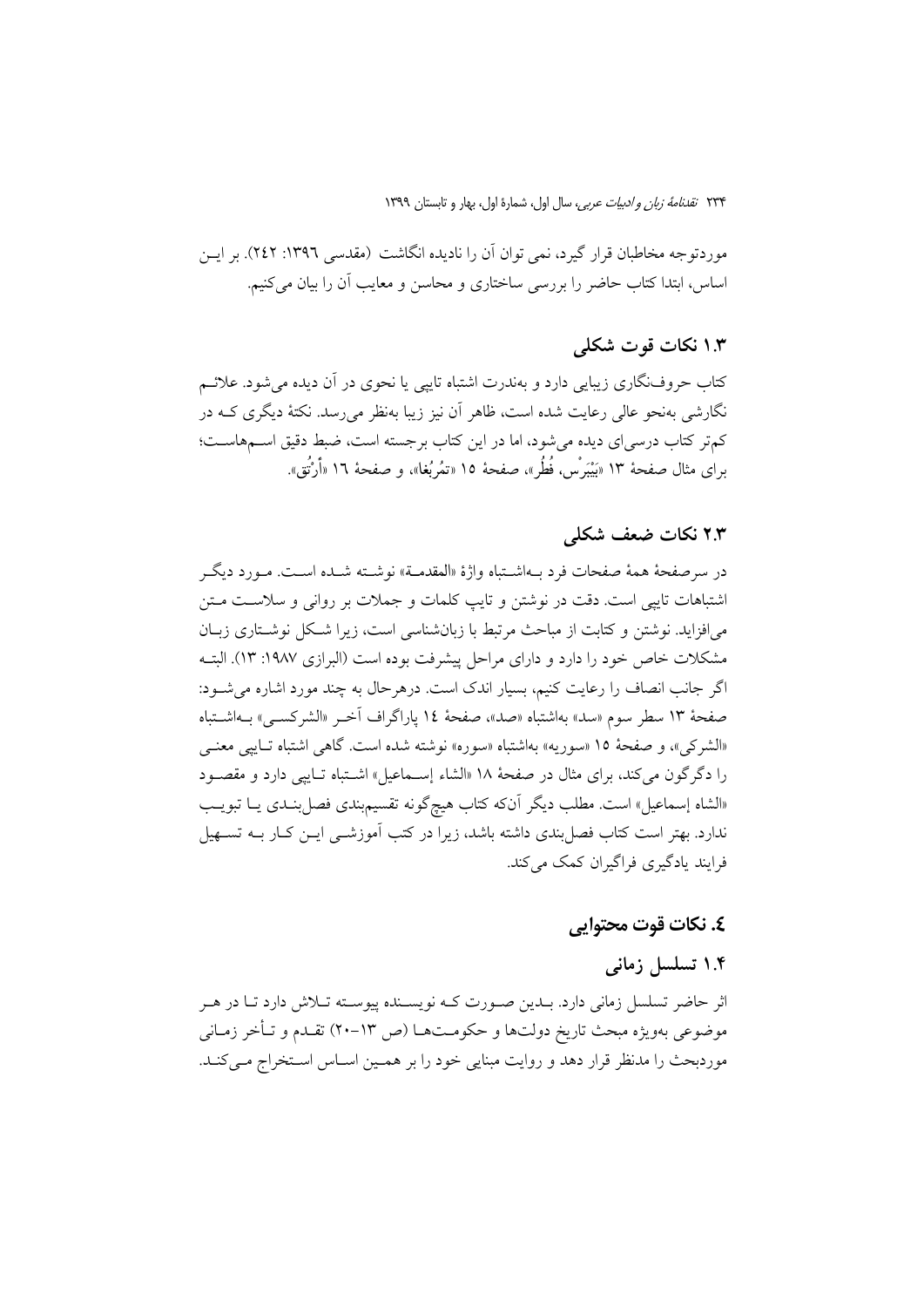بهبیاندیگر، ازآنجاکه کار تاریخنگاران بازنمایی گامبهگام روایت است، مبنـای ایـن حرکـت بازانگاری زمـانی طـولی و عرضـی اسـت (نـورایی ۱۳۸۷: ۳۲–۳۵). ایـن نکتـه در مبحـث «العلوم» (ص ٢٥-٣٢) نيز بازتاب دارد، بهطوريكه مي توان ادعا كرد اين كتاب منبع شناسبي تاریخی است. نویسنده در اینجا مورخان مشهور عصـر انحطــاط را یکــی پــس از دیگــری بهترتیب زمانی ذکر می کند و سپس آثار ایشان و ازجمله مهمترین اثرشان را روایت مـی کنــد و دریایان شرح مختصری از تاریخ معروف هر نویسنده ارائه می دهد. برای نمونه:

و عرف من مؤرخي هذا العصر محمد بن عبدالرحيم المعروف بابن الفرات، ولد فـي القــاهرة سنة ٧٣٥ هـ/ ١٣٣٥ م، و طلب العلم صغيراً، و سمع الحديث، و كان مولعاً بالتــأريخ فــدوّن ملاحظاته بما يبلغ مائة مجلد و لخصّها فى كتاب بلغ عشرين مجلداً سماه «تــأريخ الــدول و الملوك» و المعروف بتأريخ ابن الفرات. و يشتمل على حوادث القـرن الســادس إلــي عصــر المؤلف، بترتيب عكسى، طبع منه عدة أجزاء. لغة ابن الفـرات فـي هـذا الكتــاب ذات لحــن فاحش و عباراته عامية رغم عنايته بالأدب شـعرا و نشـرا. تــوفي هــذا المــؤرخ و الفقيــه و الخطيب في ٨٠٧ هـ/ ١۴٠۵ م (طهراني ١٣٩٣: ٢٨-٢٩).

# ۲.۴ توجه به ادبیات کنار تاریخ

از دیگر نکات قوت محتوایی کتاب شرح ادبیات همراه تاریخ است. بهعبـارتدیگــر، آوردن احساسات شاعرانه کنار رویدادهای سیاسی و تــاریخی، کــه گــاه خشــک و بــی٫روح اســت، جانی تازه در تاریخ دمیده است، بهویژه اینکه نویسنده ابیات مدح را با زبانی سـلیس شــرح کرده است، اما در کمال ناباوری نویسنده این کار بزرگ را با بی توجهی به زندگینامـهٔ شــاعر و ادیب و مناسبت شعر و قصیده ناتمام رهـا کـرده اسـت. بـرای نمونـه صـفحهٔ ٤٨ از قـول الشاب الظريف دو بيت آورده است:

أحبابنا ما الجزع؟ ما المنحنى؟ ما رامـةُ؟ مــا الشــعبُ لــولاكم ما قـام هـذا الكـونُ إلّـا بكـم و لا الوجـودُ المحـضُ إلّــاكم شرح البيتين: ١. لولاكم، و لولا بركة وجودكم يا أحبابنا آل البيت، لما كان من قيمــة للجــزع والمنحنى و رامة و الشعب. ٢. و لم يقم هذا الكون إلَّا بكم، فأنتم الوجود كلُّه.

### ۳.۴ ابتکار و نوآوری

ابتکار و نوآوری در مقایسه با کتابهایی که دربارهٔ ایــن دوره نوشــته شــده از دیگــر نکــات قوت كتاب است. براي نمونه اگـر بــا كتــاب *تــأ ريخ الأدب العربــي فــي العصــرين ال*مم*لــوكـي*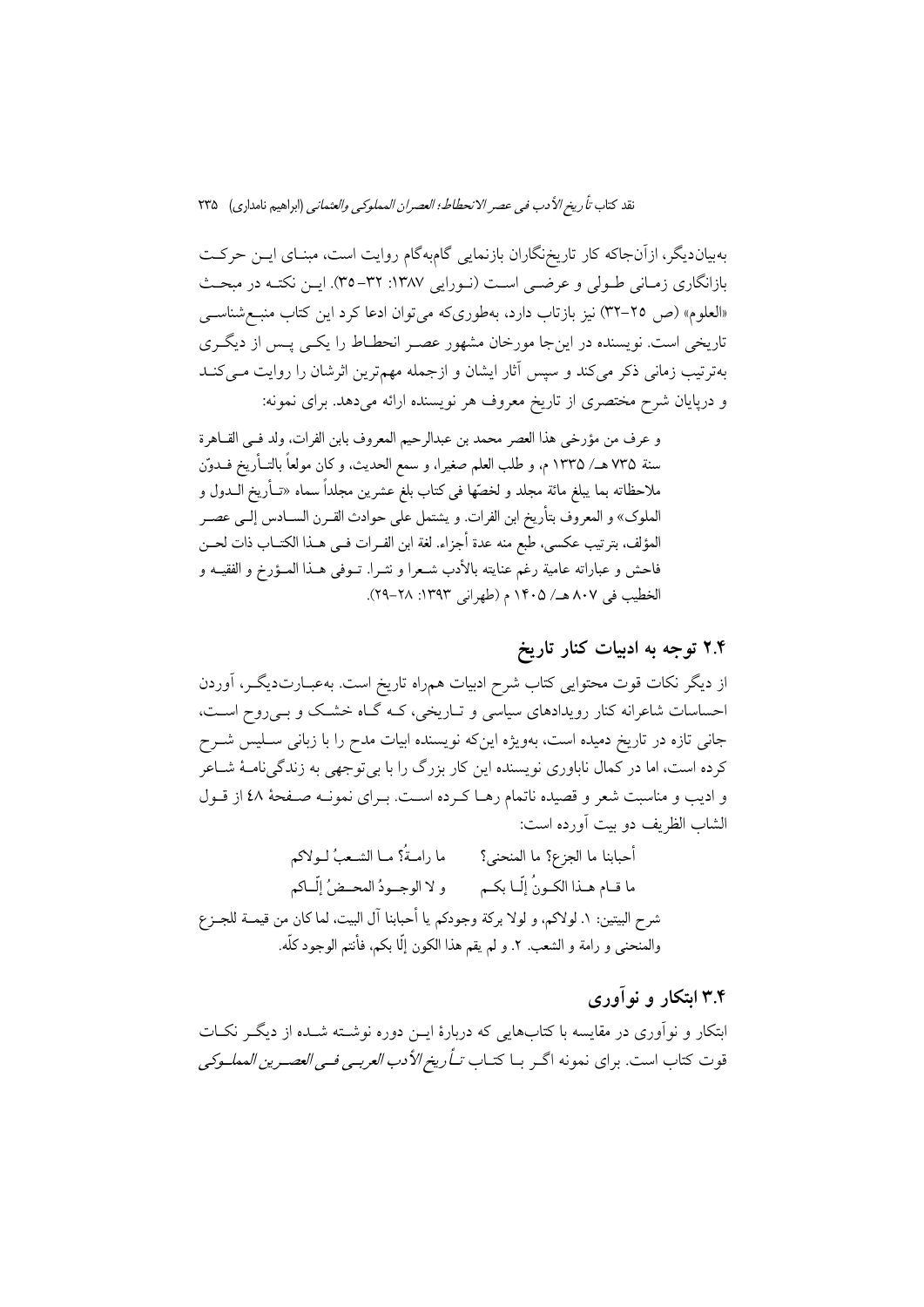*والعثمانی* تألیف علیباقر طاهرینیا و سیدمهدی مسبوق مقایسه شود، میبینیم کـه در کتــاب نادر نظام طهراني گونههاي ادبي جديد در عصـر انحطــاط، هــمچــون مطارحــات، إجــازة و تملیط، و تلمیع و ملمع بررسی و بهخوبی شرح داده شده است. برای نمونه در صـفحهٔ ۹٤ در تعريف ملمع چنين ميخوانيم:

و هو نوع من الشعر يورد فيه الشــاعر مقــاطع مــن لغــة أخــري غيــر العربيــة كالفارســية أو التركية ... كقول جلال الدين البلخي: راحٌ بفيهـــــا والــــــروحُ فيهـــــا كـــــــــى أشتهيها، قـــم فاســـقنيها آواز يارســت، قــم فاســقنيها این راز پارست این ناز پارست

#### ٥. نكات ضعف محتوابي

بررسی نکات ضعف اثر عیبی برای آن محسوب نمی شود، بلکه از نظر علمــی ســبب ارتقــا، ماندگاری، و شهرت آن خواهد شد. در زیر کاستیهای محتوایی و شکلی اثـر حاضـر شــرح داده می شو د.

#### ۵. ۱ ابهام

باتوجهبه اینکه کتاب حاضر برای دانشجویان مقطع کارشناسی زبان و ادبیـات عربــی تــألیف شده است و ایشان در آغاز راه قرار دارند، بهتر است اصطلاحات تخصصـی درس تـاریخ بهوضوح شرح داده شود تا دانشجو با ابهام مواجه نشود. عنوان کتاب *عصــر انحطــاط* اســت، اما تعریفی از انحطاط و علت نامگذاری این عصر به این نام دیده نمیشود. مـیطلبیـد ابتـدا مقدمهای کوتاه از دورهٔ پیش از انحطاط ذکر میشـد، آنگـاه مقایســهای بـین دو دوره انجـام میشد، و سپس وجه تسمیهٔ این دوره آورده میشد؛ درحالی که نویسنده مســتقیماً ممالیـک و دستهبندی آن و سپس عثمانیها را شرح مـیدهــد. مـورد دیگــر ابهــام کــه در عنــوان دیــده می شود و در بالا ذکر شد و شاید تحت تأثیر همین عنـوان اسـت ایــن کـه نویســنده شــاعران فارسیزبان ایرانیتبار همچـون سـعدی و مولانـا را جـزو شــاعران دورهٔ انحطـاط بــهشــمار مي آورد (همان: ١١٧–١١٩) و جالب آنكه در يانوشت همين صفحات نويسنده خود اذعــان دارد: «يعتبر سعدي من كبار شعراء الفـرس» (ص ١١٨). بــهنظـر مــي رسـد هرچنــد ســعدي و مولوی اشعار زیادی به زبان عربی سرودهاند، اما غالب شعر ایشــان بــه زبــان فارســی اســت، بنابراین مناسبتر آن بود که نویسنده به این مسئله اشاره می کرد و آنــان را در زمــرهٔ شــعرای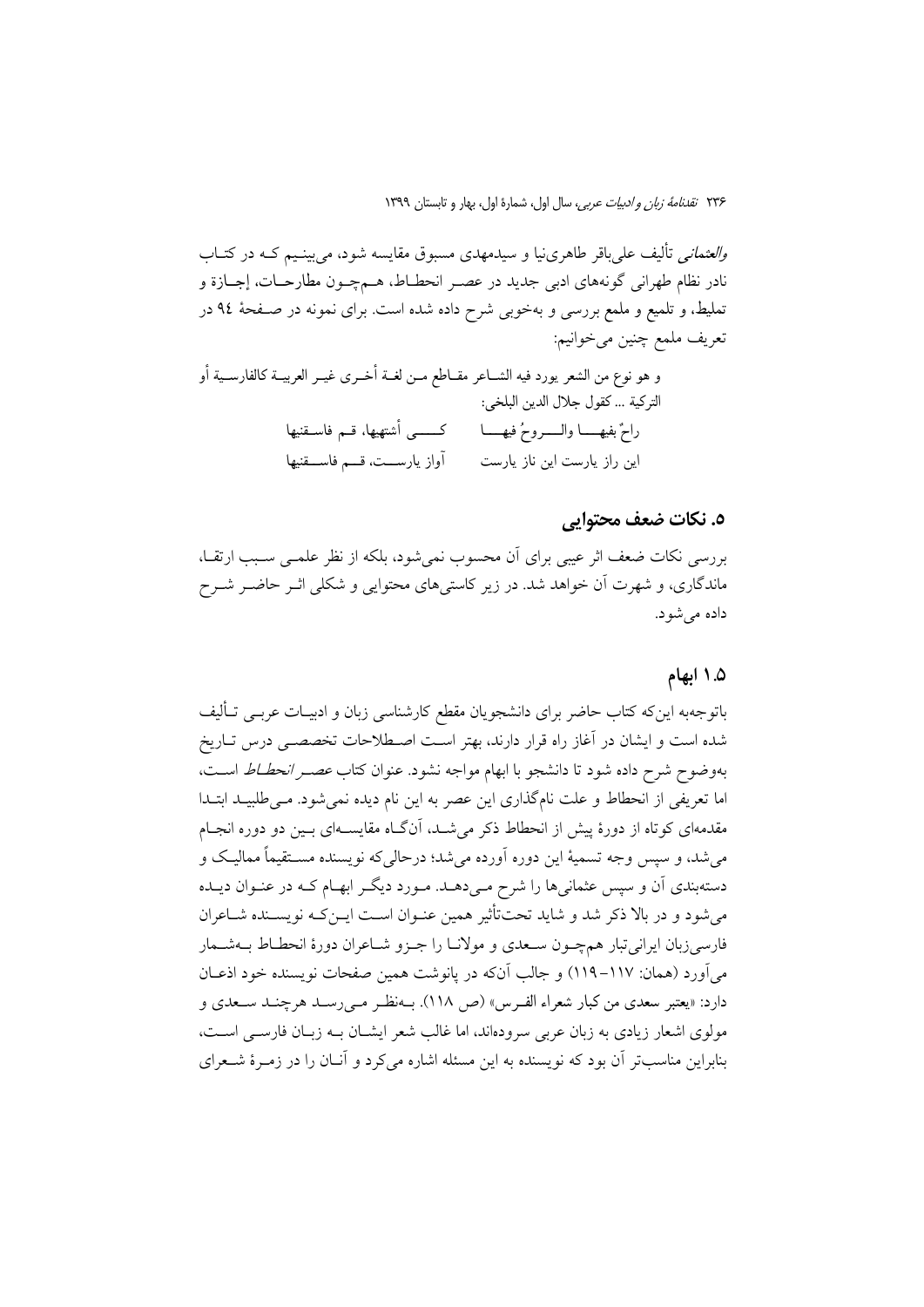عرب قرار نمي داد. درحالي كه از شاعري همچـون صـفي|لـدين حلـي، كـه قصـايد مشـهور «الناصـريات» و «الأرتقيــات» را ســروده اســت، در مبحــث «شــعراء و نمــاذج مــن شــعرهم» (ص ١١٥) نام نبرده است و فقط با اشارهاي گذرا (ص ١٦) آورده است كه صفىالـدين بـين ماردين، مصر، و شام در رفتواًمد بوده است.

# ۲.۵ ارجاع

ازآنجاکه نویسنده برای اثبات گفتههای خود چارهای جـز اســتناد بــه منــابع معتبــر و علمــی ندارد، پس در بررسی هر اثر باید یکی از ملاکهای برتری آن را بررســی منــابع آن دانســت. بنابراین از مهمترین فعالیتهایی که نویسندگان آثار علمـی پـس از انتخـاب موضـوع خـود انجام میدهند، جستوجو در منابع و مراجع برای جمع|َوری معلومات لازم دربارهٔ موضـوع است (دلاور ١٣٨٥: ٣٧–٣٨). بنابراين از آفتهايي كه مي تواند هـر پـژوهش گـري را مبـتلا كند اعتماد به حافظه است. درست است كه نويسنده از استادان بهنـام زبـان و ادبيـات عربـي است، اما آیا بهتر نبود در نگارش کتاب تاریخ به منابع تاریخی ارجاع دهد و بـه دیگـر بیـان مطالب را مستند کند؟ برخی صاحب نظران منابع مورداستفاده را بــه منــابع اولیــه و اساســی و منابع ثانویه و جـانبی تقسـیم کـردهانــد و گـروه اول را «مصــادر» و گـروه دوم را «مراجــع» نامیدهاند (ضیف ۱۹۷۲: ۲۳۷). متأسفانه سراسر کتاب اثری از ارجاع و استناد، اعــم از اســتناد به مصادر یا مراجع، دیده نمیشود. حتی در مواردی نقلقول مستقیم است، امـا بـاز ارجـاعی ديده نمي شود؛ براي مثال در صفحهٔ ١٤: «يقول السيوطي إنَّ برقوق كان السلطان الوحيــد الــذي كان أبوه مسلماً» و در صفحهٔ ٢٧: «يقول ابن الورديّ ليس في الملوك أفضـل منــه بعــد المــأمون ممن جمع الملک و العلم معاً» از این مواردند. جالب است که خود نویسنده مطلـب را بــین دو گیومه گذاشته و علامت نگارشی را هم دقیق آورده، اما ارجاع نداده است. در پایـان کتـاب هم هیچ منبعی نیست، مگر جز اینکه رویدادهای تاریخی را مورخی از پـیش نوشــته اســت، پس چرا در نوشتن کتاب حاضر به هیچیک از آن مورخان ارجاع داده نشده است؟

# ۳.۵ شرح ناکافی

مطلبی که در کتاب حاضر جایش خالی است، اشارهنکردن به خدمات ادبی ممالیک برجیــه و بحريه به شعر و ادب و نويسندگي است. نويسنده صرفاً بــه ذكـر اســامي حاكمــان بســنده می کند. البته در صفحهٔ ۲۵ بسیار گذرا به خدمات علمی ممالیـک ازجملــه ســاخت مــدارس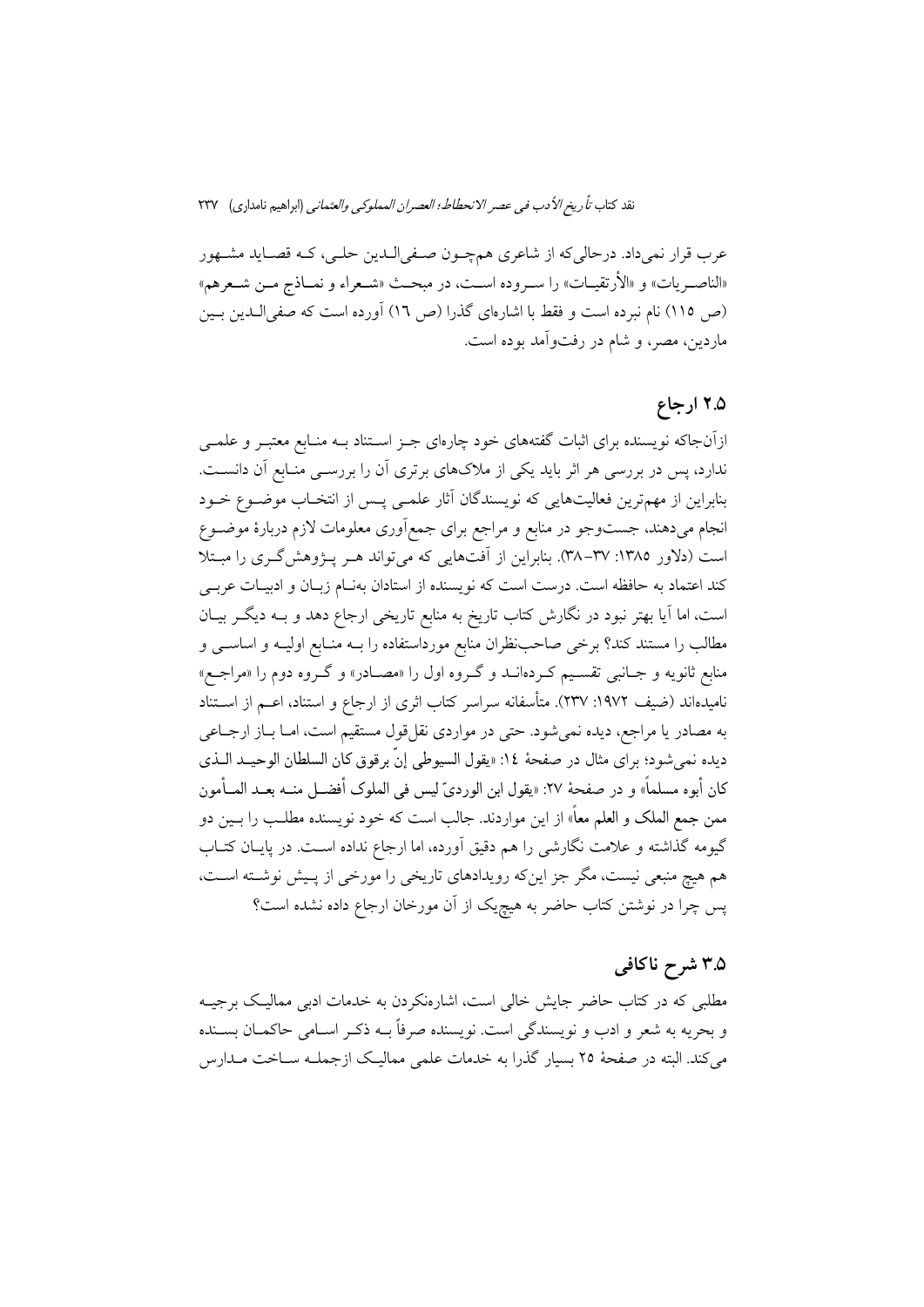اشاره کرده، اما بهتفکیک ذکر نکرده است که خدمات ادبی هریک از ممالیک چه بوده است و چه اقداماتي را انجام دادهاند. در صفحهٔ ١٠٧ نويسنده با عنـوان «المدارس الشعرية في عصـر الانحطاط و خصائص الشعر» فقط به تقسيم عصر انحطاط به چهار مدرسهٔ ۱. مدرسـة الغــزل و التصوف، ٢. مدرسة الطبيعة بما فيها من وصف و زهريات، ٣. مدرسة الخمريــات، و ٤. المدرســة الشعبية بسنده كرده و جز اينٍكه در سه سطر شـرح «و تمتاز المدارس الثلاث الأولى برقة الشعر لدي شعرائها وخفة الأوزان و قصرها ولاسيما في الغزل و الخمريــات، و طــرق أغــراض جديــدة تتصل بالحياة اليومية و …» را أورده، ديگر مطلبي نيفزوده است، حال1ّنکه شايســته اســت هــر مدرسه، سردمداران آن، و ویژگیهای آنها را شرح میداد.

# ۴.۵ توضیحندادن اصطلاحات مبهم و ناآشنا

در هر علمی اصطلاحات خاصی وجود دارد که برای همگان آشنا نیست و شایسته است نويســنده در پانوشــت يــا پــىنوشــت آنهــا را توضــيح دهــد. ازجملــه اصــطلاح «الجــيش الإنكشــاري» در صــفحهٔ ۱۷ كــه نويســنده هــيچ توضــيحي دربــارهٔ أن نــداده اســت و بــا جستوجویی ساده در اینترنت می توان آن را چنین شرح داد:

الجيش الانكشاري، عبارة عن مصطلح أطلق على فرقة عسكرية من فرق الجيش العثمــاني، ويعني الجنود الجدد أو الجيش الجديد، و عرفت هذه الفرقة بأنَّها أقوى و أكثر فـرق الجــيش العثماني نفوذاً، و قد ظهرت لأوّل مرة سنة ١٣٢۴ م في عهد السلطان أورخان الأول. عنــدما عرض عليه شقيقه فكرة إبعاد أسرى الحروب و الصبيان عن أهلهم و تنشئتهم تنشئة إسلاميّة (Http://mawdoo3.com)

#### ۵.۵ اشکالات نحوی

رعایت قواعد نحو هم در ساختار کلام و هم در معنی کلام اهمیـت دارد. بــهبیــانی، نحــو در کلام مانند نمک در طعام است و خاصیت اصلاحگری دارد. کتاب از این نظر استاندارد نحــو را رعایت کرده است، اما در برخی موارد رعایتنشدن آن را شاهدیم، ازجمله در صفحهٔ ٥٩ یاراگراف سوم در مبحث غزل جملهٔ «و کان الغزل قسمان» آمـده اسـت کـه متشـکل از فعـل ناقص كان و اسم و خبر آن است و خبر كان منصوب است، اما در اينجا مرفـوع بــه «الــف» آمده و صحيح أن «كان الغزل قسمين» است. در صفحهٔ ٦٠ در بيت «لا غروَ إن جئـتَ النســيب بمدحه/ من غير ما غزل و غير نسيب» واژهٔ «النسيب» مفعولٌبه است كه بهاشتباه مجـرور آمــده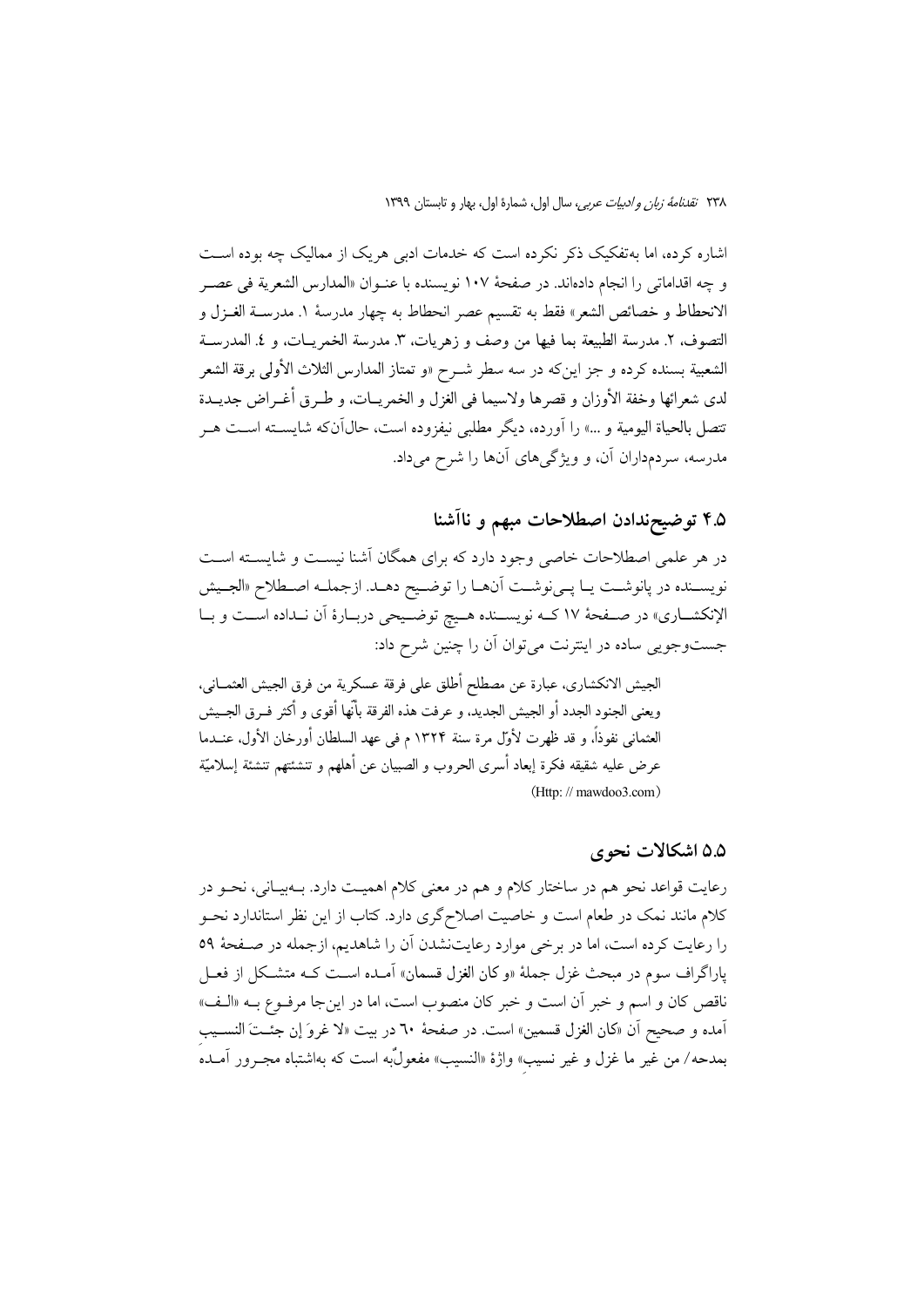است، يعني صحيح أن «إن جئتَ النسيبَ» است، هرچند ممكن است اشـتباه تـاييي باشـد. در صفحهٔ ۱۱۳ در جملهٔ «ذلک أنّ فیها خیال منطلق» اسم إنّ بـهاشــتباه مرفــوع آمــده اســت کــه میبایست منصوب باشد و صحیح آن «ذلک أنّ فیها خیالاً منطلقاً» است.

# ٦. بررسی میزان مطابقت اثر با سرفصلهای مصوب وزارت علوم و کاربرد اثر در برنامة أموزشي

اثر مذكور در آخرين مصوبة وزارت علوم مورخ ١٣٨٩/٧/١٧ با عنوان «تاريخ ادبيـات دورهٔ مغولی، مملـوکی، و عثمـانی» آمـده اسـت کـه هـدف از ايـن درس را آشـنايي بـا رخدادهای ادبی و موقعیت سیاسی، اجتماعی، و اقتصادی پس از سـقوط دولـت عباسـی در بغداد و ظهور دولت ممالیک در مصر و همچنین دولت عثمانیان بعـد از آن ذکـر مـی کنــد و باتوجهبه محتواي كتاب كه عبـارت اسـت از: مقدمــه، مماليـك و شــرححـال آن\مـا، دولـت عثماني، علوم گوناگون عصر انحطاط، شعر، اغـراض شـعري و گونـههـاي شـعر از قــديمي گرفته تا جدید و ابتکاری، مدارس شعری، نثر، و درنهایت شعرا و نمونههای شـعری ایشـان، می توان اذعان داشت که اثر نادر نظام طهرانی با سرفصل وزارت علـوم تناسـب دارد و بـرای تدریس در مقطع کارشناسی زبان و ادبیات عربی مناسب است.

### ۷. نتىجەگىرى

با بررسی کتاب نکات قوت و ضعف شکلی و محتوایی آن آشکار شد، بهطوریکه مـی تـوان به نکات ضعف در مواردی چون اشتباهات تاییبی و حروف نگاری، اشکالات نحـوی، ابهـام و غموض، خلاصهگويي، اعتماد بـه حافظـه و نداشـتن ارجـاع، نداشـتن فهرسـت منـابع، و نداشتن فصل بندی اشاره کرد. نکات قوتی هم ماننـد اسـتفادهٔ صـحیح از علائــم نگارشــی و ویرایشی، صفحهبندی مناسب، ابتکار و نوآوری، ضبط صحیح اسمهای خاص، شــرح ابیــات کتاب، و اَمیختن تاریخ با ادبیات دارد. درنهایـت کتــاب بــرای اَمــوزش دانشــجویان زبــان و ادبيات عربي مناسب است، زيـرا نويســنده توانســته اسـت بــا اَميخـتن تــاريخ بــا ادبيــات و افزون برآن شرح ادبیات کتاب از خشکی مطالب بکاهد و انگیزهٔ دانشجوی مبتدی را افـزایش دهد و درعین رسایی و سادگی مطالبی مفید و کامل داشته باشـد. پـس از بررسـی و تحلیـل کتاب، یافتههای پژوهش نشان از آن دارد که نویسنده با آوردن نمونـههـای موفـق از شـعر و نثر توانسته است الگوی موفقی از ادبیات این دورهٔ تاریخی را به نمایش گذارد.